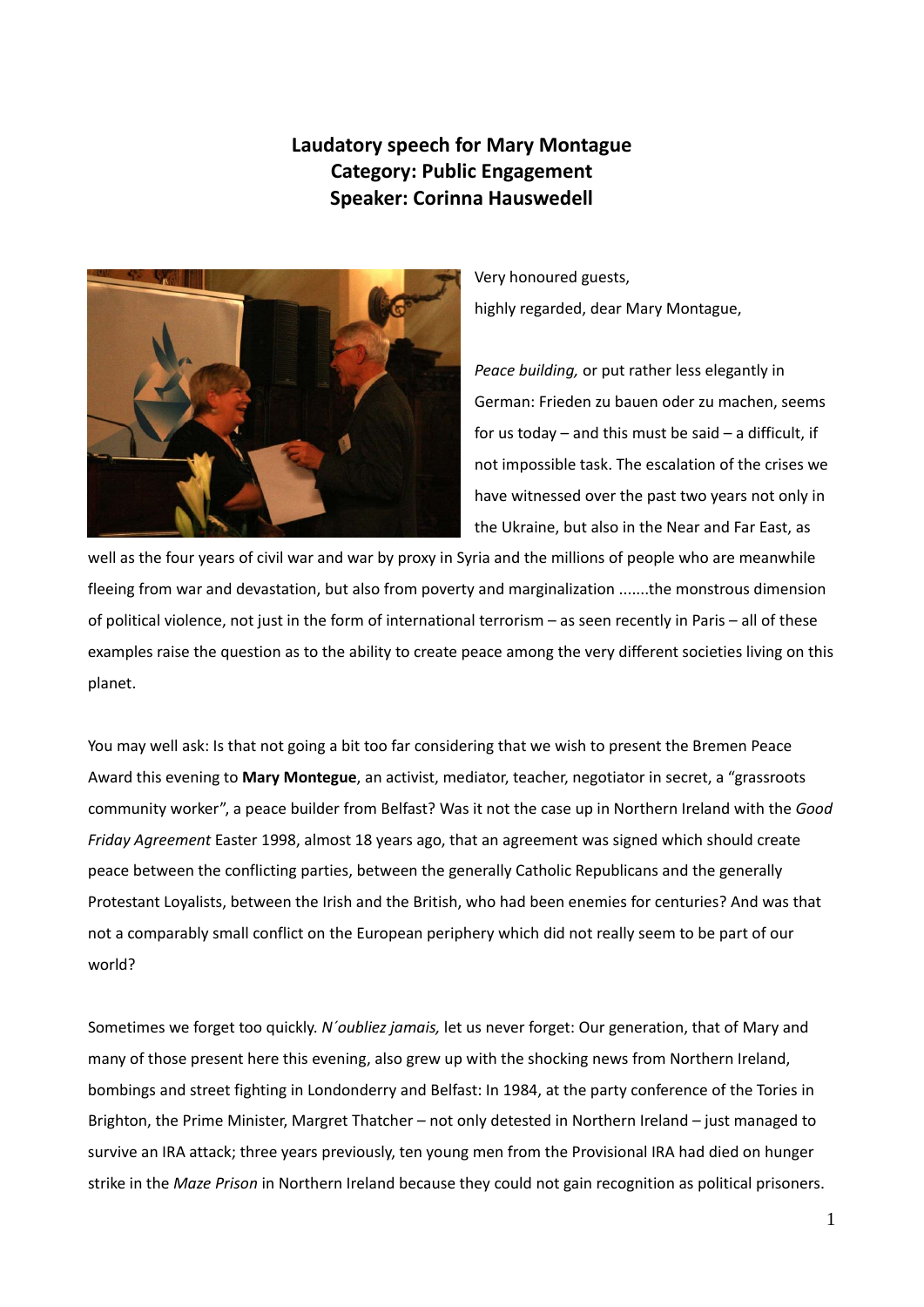This was a tragedy which led to a worldwide response on account of the human rights issues involved. Incidentally, it was a campaign which served as a role‐model for the Red Army Faction in Germany (we also had "our own" terrorists) - and which ultimately brought about a turning point in the Northern Ireland conflict, a turning point away from the bullet to the ballot, as the political leader of the Irish Republican Movement, Gerry Adams, put it at the time.

It was both an exciting and yet difficult subject to teach in the English class, the *years of troubles,* as they were euphemistically entitled, meaning the years of civil war between 1969 and 1998, which cost the lives of more than three thousand Northern Irish men and women, often uninvolved civilians. "The European Christians are bashing each other's heads in; it is an atavistic religious conflict which can never be resolved...." For two centuries, the IRA was deemed to be the worst terrorist organisation, at least in Europe, at times even worldwide. The Protestant paramilitary groups allied to the British, the UVF (Ulster Volunteer Force) and the UDA (Ulster Defence Association), responsible for equally violent attacks and murders, were barely known beyond the Irish British border. The mainstream media showed a biased perspective on the conflict: the perpetrators of the worst violence were only to be found on one side. There was never any discussion about the possibility of military action or even humanitarian intervention such as a UN peacekeeping mission for Northern Ireland; after all, the conflict took place within British territory, in the backyard of the mother country of democracy; surely the state monopoly of force should normally work there?

At the end of the 1980´s, when the ice from the Cold War began to melt worldwide, the realization also began to spread in Northern Ireland that there would never be a military solution between the IRA and the approximately 20,000 British soldiers stationed in the province. Tentative and secret discussions began on a political solution to the problems of the social marginalization of the Catholic minority and on the political and constitutional main point of dispute as to whether Northern Ireland should continue to belong to Great Britain, or whether it should be become part of the Republic of Ireland.

Discussion instead of shooting, a certain political recognition of the "other side" (including an entry visa to the USA for Gerry Adams), quiet consideration when stigmatising others as "terrorists" ‐ these were some of the prerequisites for the IRA´s first cease‐fire in 1994, which became more stable in 1996 and was also accepted by the loyalist paramilitary. Two further years of arduous negotiations "up there" with such recognised diplomats as the US Senator George Mitchell and "down there" with less well-known, but all the more so highly recognised personalities within their field such as **Mary Montague,** not only led to a compromise in the Belfast Agreement which allowed the Irish and/or British identity to live side by side, but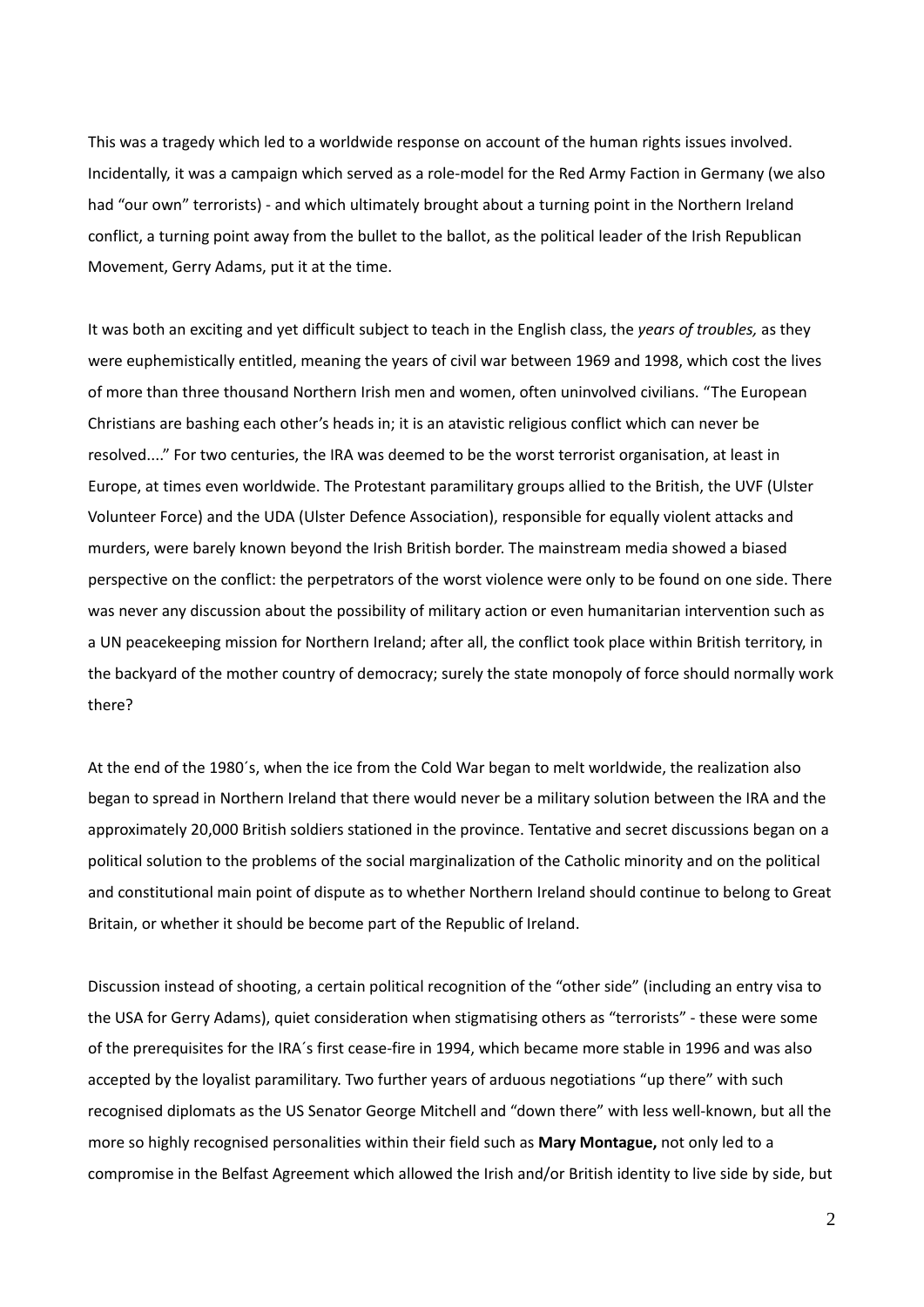also to the fragile process of disarming the paramilitary organisations, accompanied by a fundamental reform of the police force to restructure the war-torn state monopoly of force.

However, a further nine years (!) tug of war followed – which could not exactly be described as non‐violent – on how to implement the Good Friday Agreement, until at last, in May 2007, the *power‐sharing,* which played a central role in the agreement, actually came into effect: a common government comprising both the strongest, but also most violent conflicting parties, the Republican Sinn Fein led by Gerry Adams and Martin McGuiness and the Unionist DUP (Democratic Unionist Party) led by Ian Paisley.

Since then, many steps have been taken towards a normal way of living together in a Northern Irish society characterised by so‐called *sectarianism,* meaning confessional marginalisation and hatred. According to recent polls, 20% can imagine a new "Northern Irish" identity as opposed to "British" or "Irish". Can we see the beginning of a tentative softening of traditional narrative? However, there is still a long path to tread in coming to terms with the past and accepting the history of conflict between the now equally strong communities (*dealing with the past*), the path to a true state of reconciliation. Many observers talk of a "Cold War" in which some continue to feel, or once again feel, that they are the losers despite the peace process. This is particularly true in the case of the socially uprooted young people with no job, as in **West Belfast** where Mary comes from, or in East Belfast, where a generation ago, the shipyards of "Harland and Wolff" had at least given the Protestants good jobs, shipyards which are now closed.

During all these years of troubles and post-troubles – 44 years to date – Mary Montague has played an active role in preventing people from simply resigning and accepting the walls and trenches of the conflict and from following the tempting call of "tit for tat", the retaliation.

In the 1970's, Mary often got up at night when called to mediate at the so-called "interfaces", the streets of houses in Falls Road and Shankill Road in West Belfast, where Catholic and Protestant neighbours lived separately, but in directly adjacent roads – often just a stone´s throw away from each other. Mary helped to develop the so‐called "bleeper" system, initially using walkie‐talkies and later mobile phones, as a kind of early warning system for the whole of Northern Ireland thus enabling crisis management within and between the communities on site. It was essential for her as a "go-between" negotiator to get as quickly as possible to the scene where the Republican or Loyalist activists clashed with the often biased police force in order to prevent the violence from escalating. Of course, this wasn´t exactly safe for the young woman and her family, who were consequently often the victims of serious intimidation and threats for body and soul. Courage, passion, compassion and a strong sense of justice always were and still remain today Mary´s constant companion and patron saint.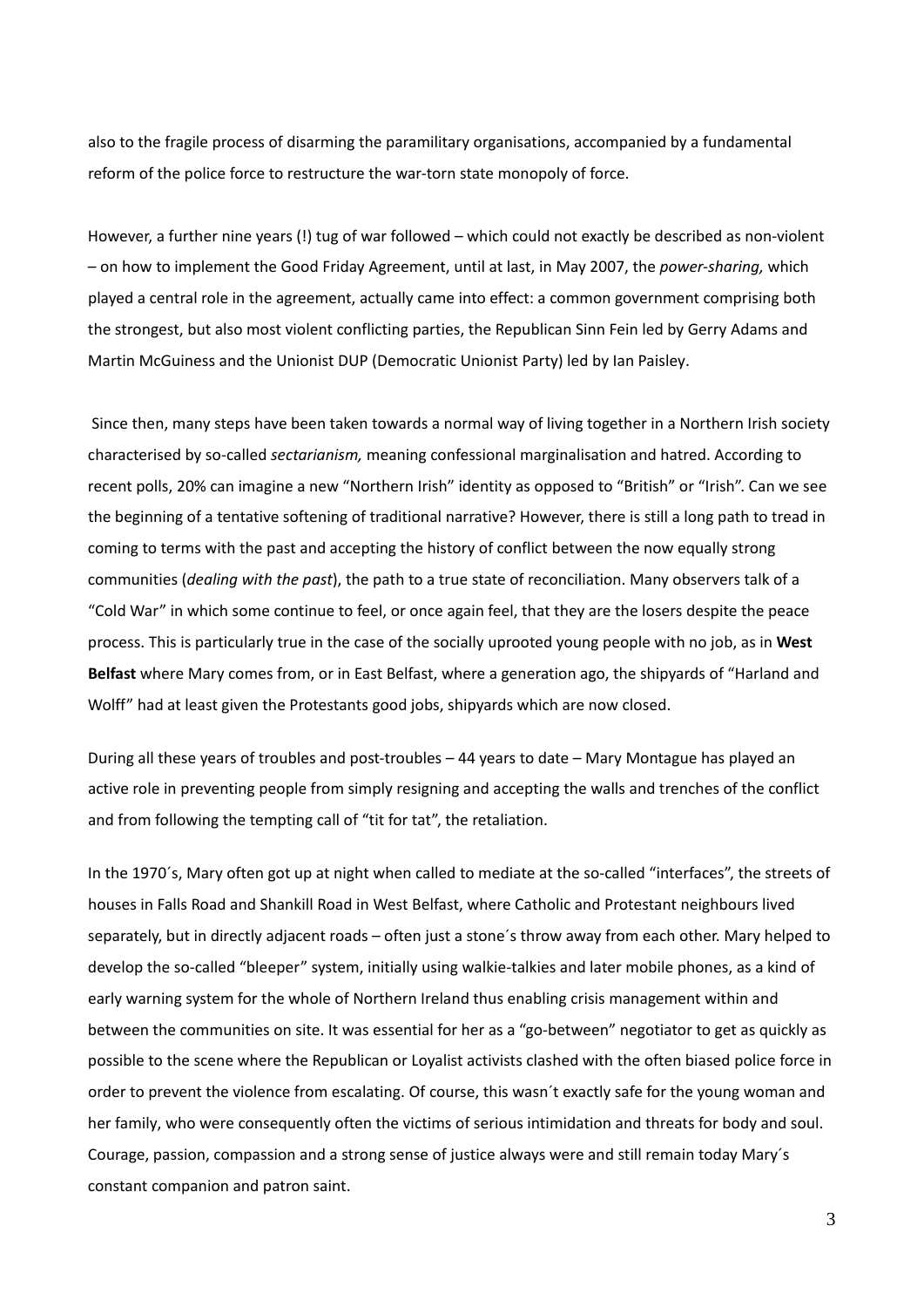During the 1990's, when it was a question of getting the hardliners to agree to a cease-fire, it became clear that mediation cannot only be a great pacifist idea, but must also be a professional process, requiring psychological and pedagogic expertise as well political knowledge of the history of the conflict´s protagonists. In the year 2000, shortly after the peace agreement, Mary founded the organisation TIDES in cooperation with others (www.tidestraining.org), of which she is still Operational Director. She had previously worked at the Northern Irish Quaker Cottage and the Corrymeela Community. She there developed a training programme for mediators who made use of systematic approaches from the area of practice‐oriented social work. One aim is, for example, to open up new perspectives for young people who are fascinated by the paramilitary scene and the glorification of violence, by giving them a voice and an important role to play within the neighbourhood. Since then, Tides has resolved to commit itself to the tasks of communicating knowledge in this area while at the same time helping others to develop the skills in this kind of dialogue and mediation work, and also to training – capacity building in its true sense. Here it is not primarily a question of learning negotiation techniques, not simply the tools of mediation. The aim of the training programme is the strenuous path of reconciliation between rival or divided groups within the population or between individuals. Reconciliation should be understood as a process and not as a final state; the result does not necessarily have to mean mutual love and understanding, but building trust through understanding and the acceptance of differences and the viewpoint of others – this is one of the central realizations of this kind of peace work.

When the Belfast Agreement came into being in Northern Ireland, people were soon talking about an exemplary peace process: it seemed as if the international stage was offering a show case for other longexisting conflicts which seemed to be irresolvable, as for example the Israel Palestine conflict, the Indian Pakistan conflict in Kashmir or, more recently in Afghanistan, to name but a few. However, "learning lessons", examples from the civil society, have far more credibility than when such ideas are represented by top diplomats from the western leading powers. The idea of applying experiences from Northern Ireland to comparable conflict situations also inspired the training programmes which Mary Montague has developed for mediation work in the Balkans, Afghanistan, Pakistan and in the Sudan. In this project, she worked in cooperation with the international peace organisation Mediators Beyond Borders

(http://mediatorsbeyondborders.org/), which has a training institute in Istanbul. Mary also invited people to come and take part in learning processes in Northern Ireland, for example, to attend a women´s conference in 2014 supported, among others, by Women Waging Peace, a global women´s peace network associated to the John F. Kennedy School of Government in Harvard. Participants came from Turkey, Armenia, Lebanon, Iraq, Syria, Egypt, Libya, Kenya and Nepal, for example.